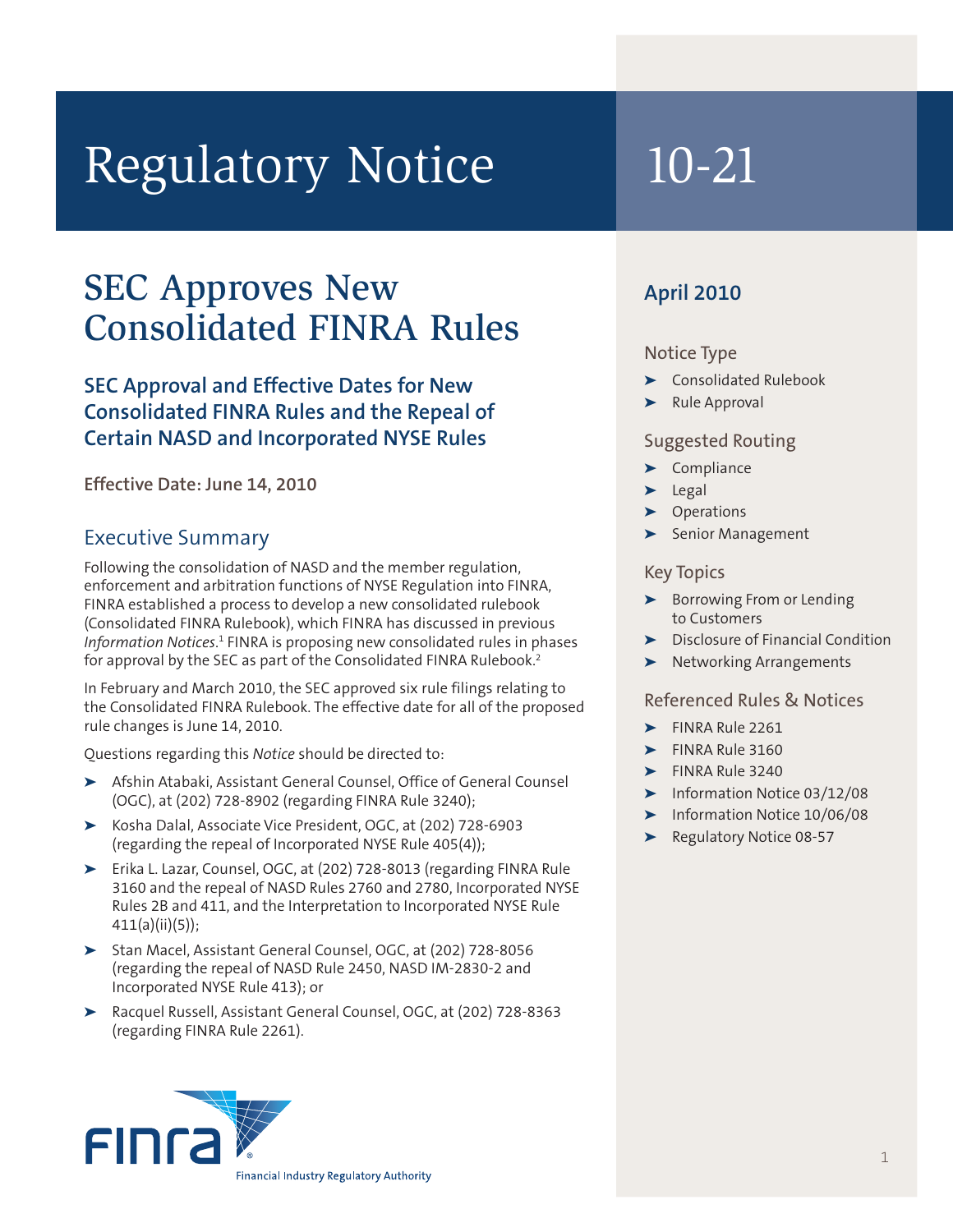# **Discussion**

In February and March 2010, the SEC approved the following three FINRA rules for adoption as part of the Consolidated FINRA Rulebook:

- ▶ Rule 2261 (Disclosure of Financial Condition);<sup>3</sup>
- **➤** Rule 3160 (Networking Arrangements Between Members and Financial Institutions); <sup>4</sup> and
- **➤** Rule 3240 (Borrowing From or Lending to Customers). 5

The attachment to this *Notice* sets forth additional information regarding these new consolidated rules and includes a hyperlink to the related rule filings. The filings provide, among other things, FINRA's statement of the purpose of the rule changes and an exhibit showing the changes between the new rule text and the text of the NASD and/or Incorporated NYSE Rules as they exist in the Transitional Rulebook. Also, the text of each new FINRA Rule is available in the online *FINRA Manual* at *www.finra.org/finramanual*. 6

The attachment to this *Notice* further summarizes three additional rule filings relating to the Consolidated FINRA Rulebook approved by the SEC in February and March 2010. The rule filings address FINRA's repeal of: (1) NASD Rules 2760 and 2780, Incorporated NYSE Rules 2B and 411, and the Interpretation to Incorporated NYSE Rule 411(a)(ii)(5));<sup>7</sup> (2) NASD Rule 2450, NASD IM-2830-2 and Incorporated NYSE Rule 413; <sup>8</sup> and (3) Incorporated NYSE Rule 405(4). 9

# Rule Conversion Charts

As discussed in additional detail in *Information Notice 10/06/08* and *Regulatory Notice 08-57*, FINRA has posted three Rule Conversion Charts on its Web site to help firms become familiar with the new rules and show how the new rules relate to the NASD and/or Incorporated NYSE Rules in the Transitional Rulebook that they will replace.

Firms should be aware that the charts are intended as a reference aid only. FINRA reminds firms that the charts do not in any way serve as a substitute for diligent review of the relevant new rule language. The Rule Conversion Charts are located at *www.finra.org/ruleconversionchart*.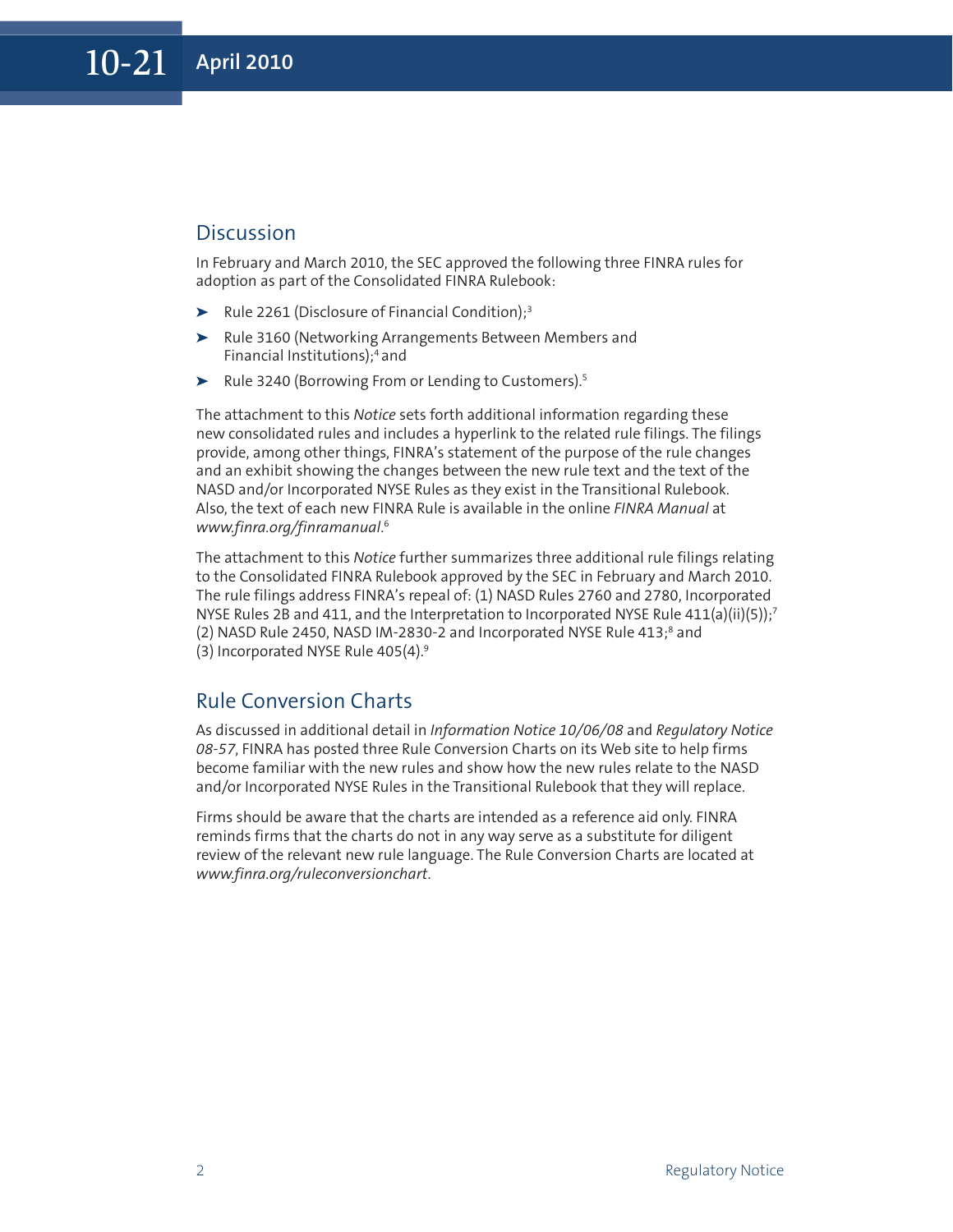# **Endnotes**

- 1 *See Information Notice 10/06/08 (Rulebook Consolidation Process: Effective Dates of New Consolidated Rules; Introduction of Rule Conversion Chart); see also Information Notice 03/12/08 (Rulebook Consolidation Process).*
- 2 The current FINRA rulebook consists of (1) FINRA Rules; (2) NASD Rules; and (3) rules incorporated from NYSE (Incorporated NYSE Rules) (together the NASD Rules and Incorporated NYSE Rules are referred to as the Transitional Rulebook). While the NASD Rules generally apply to all FINRA member firms, the Incorporated NYSE Rules apply only to those members of FINRA that are also members of the NYSE (Dual Members). The new FINRA Rules apply to all member firms, unless such rules have a more limited application by their terms. As the Consolidated FINRA Rulebook expands with the SEC's approval and with the new FINRA Rules taking effect, the rules in the Transitional Rulebook that address the same subject matter of regulation will be eliminated. When the Consolidated FINRA Rulebook is completed, the Transitional Rulebook will have been eliminated in its entirety.
- 3 *See* Exchange Act Release No. 61540 (February 18, 2010), 75 FR 8778 (February 25, 2010) (Order Approving Proposed Rule Change; File No. SR-FINRA-2009-081).
- 4 *See* Exchange Act Release No. 61706 (March 15, 2010), 75 FR 13632 (March 22, 2010) (Notice of Filing of Amendment No. 1 and Order Granting Accelerated Approval of a Proposed Rule Change, as Modified by Amendment No. 1; File No. SR-FINRA-2009-047).
- 5 *See* Exchange Act Release No. 61537 (February 18, 2010), 75 FR 8772 (February 25, 2010) (Order Approving Proposed Rule Change; File No. SR-FINRA-2009-095).
- 6 FINRA updates the rule text on its online *Manual* within two business days of SEC approval of changes to the rule text.
- 7 *See* Exchange Act Release No. 61473 (February 2, 2010), 75 FR 6422 (February 9, 2010) (Order Approving Proposed Rule Change; File No. SR-FINRA-2009-087).
- 8 *See* Exchange Act Release No. 61542 (February 18, 2010), 75 FR 8768 (February 25, 2010) (Order Approving Proposed Rule Change; File No. SR-FINRA-2009-093).
- 9 *See* Exchange Act Release No. 61808 (March 31, 2010), 75 FR 17456 (April 6, 2010) (Order Approving Proposed Rule Change; File No. SR-FINRA-2010-005).

© 2010 FINRA. All rights reserved. FINRA and other trademarks of the Financial Industry Regulatory Authority, Inc. may not be used without permission. *Regulatory Notices* attempt to present information to readers in a format that is easily understandable. However, please be aware that, in case of any misunderstanding, the rule language prevails.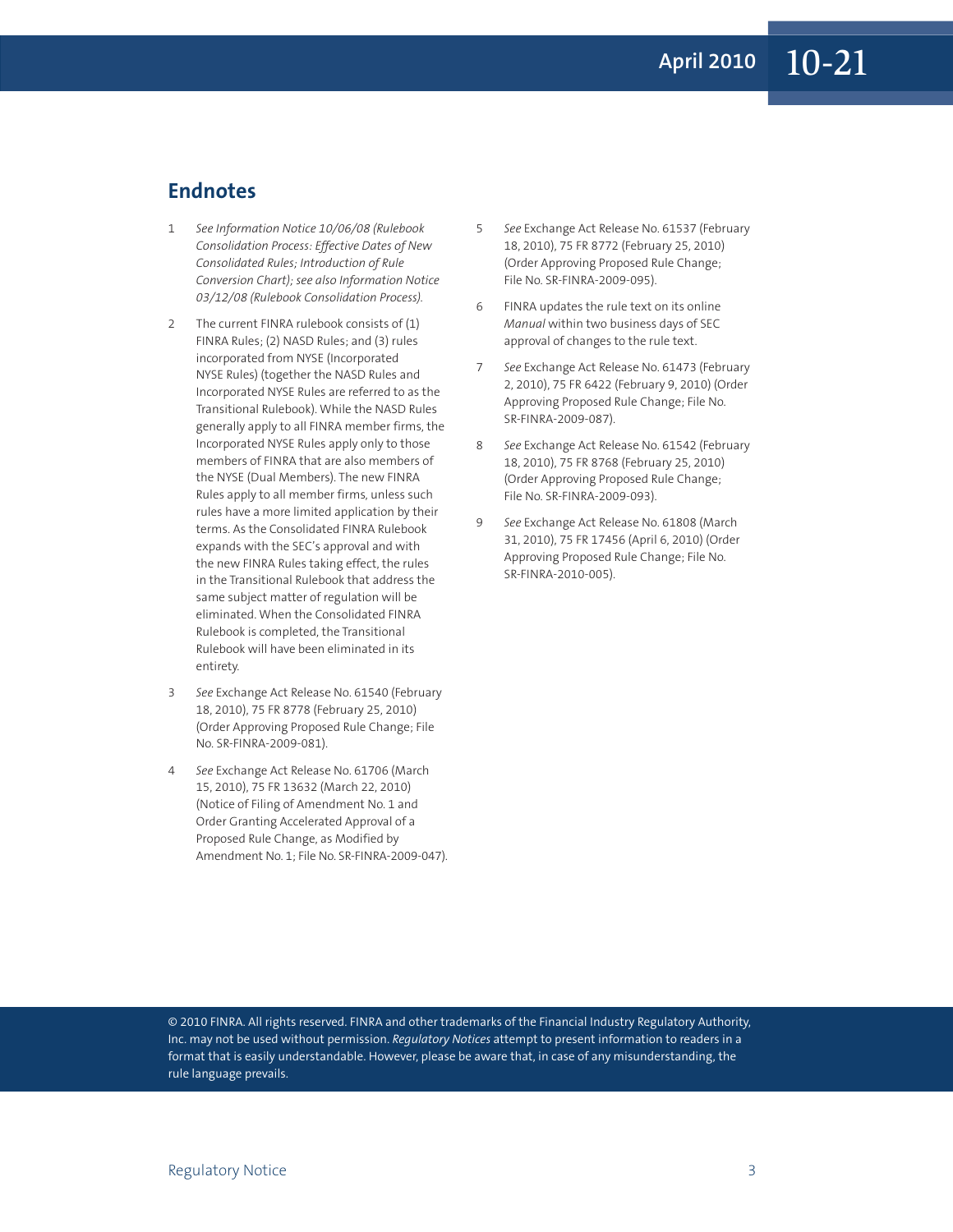# **ATTACHMENT A**

# List of Approved Rules (and Related Rule Filings)

In February and March 2010, the SEC approved new FINRA Rules 2261, 3160 and 3240 and the repeal of NASD Rules 2450, 2760 and 2780, NASD IM-2830-2, Incorporated NYSE Rules 2B, 405(4), 413 and 411, and the Interpretation to Incorporated NYSE Rule 411(a)(ii)(5). The effective date for the new FINRA rules and the repeal of the NASD and Incorporated NYSE rules is June 14, 2010. The hyperlinks to the rule filings are included.

### **FINRA Rule Filing SR-FINRA-2009-081**

*www.finra.org/Industry/Regulation/RuleFilings/2009/P120399*

#### **FINRA Rule 2261**

The rule change combines NASD Rule 2270 (Disclosure of Financial Condition to Customers) and NASD Rule 2910 (Disclosure of Financial Condition to Other Members), with certain modifications, into new FINRA Rule 2261 (Disclosure of Financial Condition). FINRA Rule 2261 sets forth members' obligations regarding making available to customers and other members information contained in a member's most recent balance sheet. Specifically, FINRA Rule 2261 provides that a member must make available to inspection by any bona fide regular customer, upon request, the information relative to such member's financial condition as disclosed in its most recent balance sheet prepared either in accordance with such member's usual practice or as required by any state or federal securities laws, or any rule or regulation thereunder.

FINRA Rule 2261 also permits a member to deliver the balance sheet to the requesting customer in paper or electronic form in lieu of making such balance sheet available to inspection, provided that, with respect to electronic delivery, the customer has consented to receive the balance sheet in electronic form. Rule 2261 defines the term "customer" as any person who, in the regular course of such member's business, has cash or securities in the possession of such member.

Additionally, FINRA Rule 2261 requires that any member who is party to an open transaction (or who has on deposit cash or securities of another member) deliver upon written request by the other member, in paper or electronic form, a statement of its financial condition as disclosed in its most recent balance sheet prepared either in accordance with such member's usual practice or as required by any state or federal securities laws, or any rule or regulation thereunder. Consent of the other member is not required to permit electronic delivery of the balance sheet.

| <b>Rule/Series No.</b>  | <b>Rule Title</b>                     |
|-------------------------|---------------------------------------|
| <b>Rule 2000 Series</b> | <b>DUTIES AND CONFLICTS</b>           |
| <b>Rule 2200 Series</b> | <b>COMMUNICATIONS AND DISCLOSURES</b> |
| Rule 2260 Series        | <b>Disclosures</b>                    |
| Rule 2261               | Disclosure of Financial Condition     |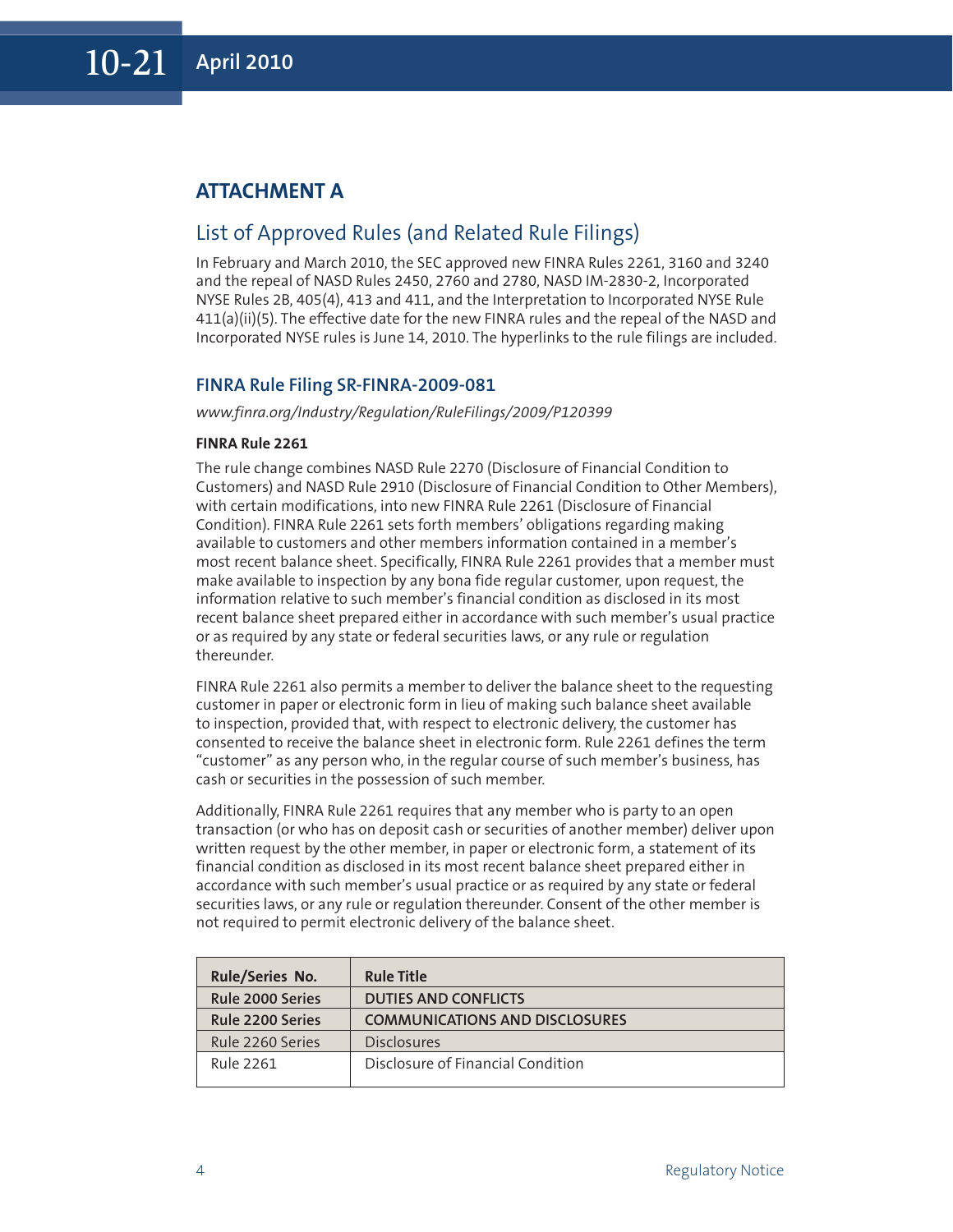#### **FINRA Rule Filing SR-FINRA-2009-047**

*www.finra.org/Industry/Regulation/RuleFilings/2009/P119402*

#### **FINRA Rule 3160**

The rule change adopts NASD Rule 2350 into the Consolidated FINRA Rulebook as FINRA Rule 3160 (Networking Arrangements Between Members and Financial Institutions), subject to certain changes to streamline the rule and to reflect applicable provisions of the Gramm-Leach-Bliley Act (GLB) and Regulation R. The rule change conforms the scope of FINRA Rule 3160 to the networking exception in GLB. With the exception of those requirements addressing the physical setting, FINRA Rule 3160 applies to a member that is a party to a networking arrangement with a financial institution under which the member offers broker-dealer services, regardless of whether the member is conducting broker-dealer services on or off the premises of a financial institution. Additionally, the rule change aligns the setting provision in FINRA Rule 3160 with GLB and its associated rules in Regulation R. It also clarifies that a member's networking agreement must include all broker-dealer obligations, as applicable, in Regulation R Rule 701 and that, independent of its contractual obligations, the member must comply with all such broker-dealer obligations.

FINRA Rule 3160 requires that a member that is a party to a networking arrangement with a financial institution provide certain written disclosures, at or prior to the opening of a customer account, including that securities products are: (1) not FDIC insured; (2) not deposits or other obligations of the financial institution and are not guaranteed by the financial institution; and (3) subject to investment risk, including possible loss of the principal invested (the "disclosures"). FINRA Rule 3160 also requires that such a member make the disclosures orally at or prior to the time that a customer account is opened if the account is opened on the premises of a financial institution. In addition, FINRA Rule 3160 expands the disclosure requirements with respect to a member's advertisements and sales literature so a member must include the disclosures on any advertisements and sales literature that: (1) announce the location of a financial institution where broker-dealer services are provided by the member; (2) are distributed by the member on the premises of a financial institution; (3) promote the name or services of the financial institution; or (4) are distributed by the member at any other location where the financial institution is present or represented.

| <b>Rule/Series No.</b>  | <b>Rule Title</b>                                                            |
|-------------------------|------------------------------------------------------------------------------|
| Rule 3000 Series        | SUPERVISION AND RESPONSIBILITIES RELATING TO<br><b>ASSOCIATED PERSONS</b>    |
| <b>Rule 3100 Series</b> | <b>SUPERVISORY RESPONSIBILITIES</b>                                          |
| Rule 3160               | Networking Arrangements Between Members and<br><b>Financial Institutions</b> |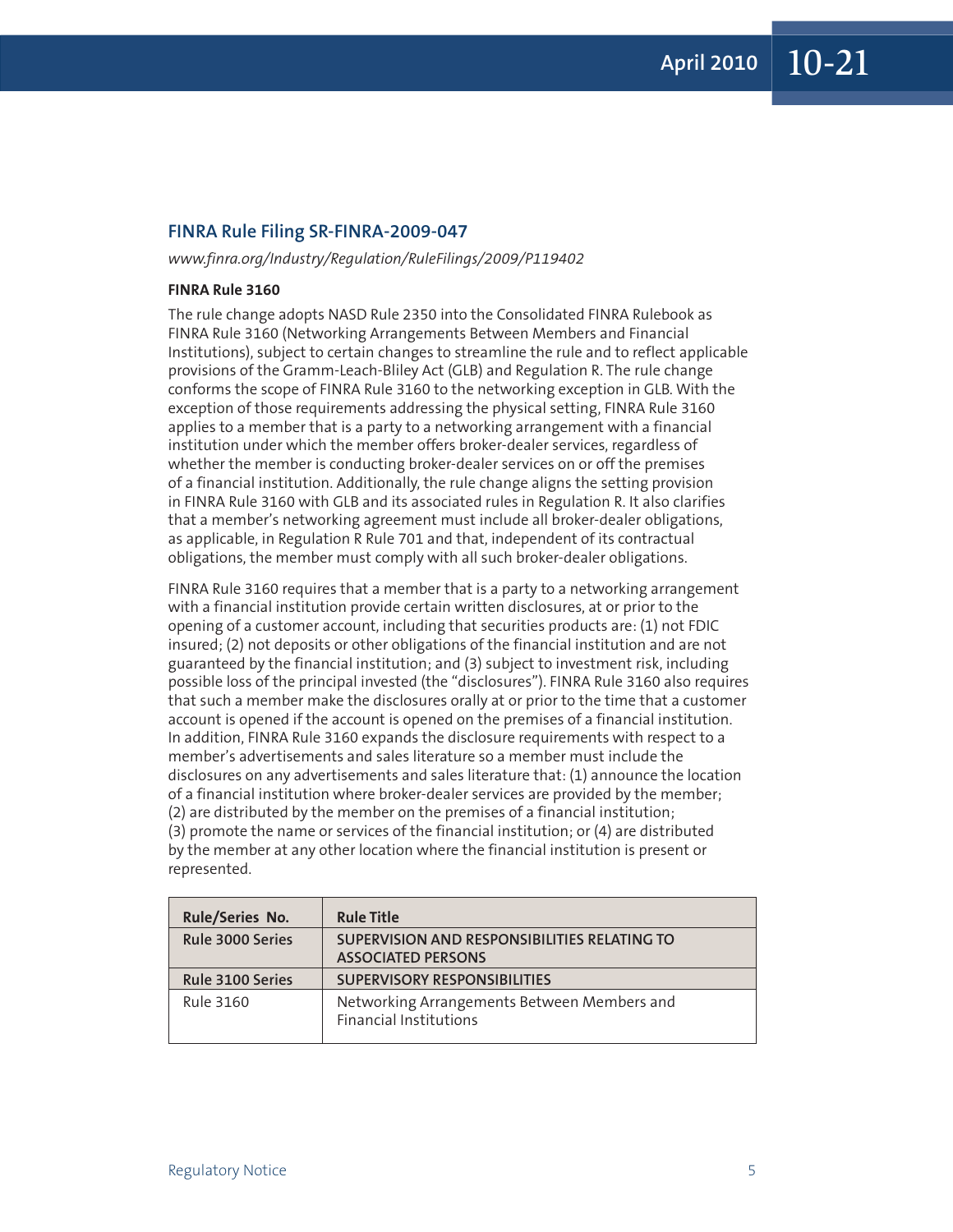#### **FINRA Rule Filing SR-FINRA-2009-095**

*www.finra.org/Industry/Regulation/RuleFilings/2009/P120660*

#### **FINRA Rule 3240**

The rule change adopts NASD Rule 2370 (Borrowing From or Lending to Customers), with several changes, into the Consolidated FINRA Rulebook as FINRA Rule 3240 (Borrowing From or Lending to Customers). FINRA Rule 3240 prohibits registered persons from borrowing money from or lending money to their customers unless the firm has written procedures allowing such lending arrangements and: (1) the customer is a member of the registered person's immediate family; (2) the customer is in the business of lending money; (3) the customer and the registered person are both registered persons of the same firm; (4) the lending arrangement is based on a personal relationship outside of the broker-customer relationship; or (5) the lending arrangement is based on a business relationship outside of the broker-customer relationship. Additionally, with the exception of lending arrangements between immediate family members and lending arrangements between registered persons and customers in the business of lending money, firms are required to pre-approve in writing the other lending arrangements described above.

The rule change amends the provision regarding permissible lending arrangements between registered persons and customers in the business of lending money to indicate more explicitly that such customers must be acting in the course of such business. Further, the rule change requires expressly that registered persons notify their member firms of the lending arrangements that require pre-approval and clarifies that any modifications to such lending arrangements (including any extension of the duration of such arrangements) are also subject to notification and pre-approval. The rule change also requires that firms preserve the written pre-approval required by the rule for at least three years after the date that the lending arrangement has terminated or for at least three years after the registered person's association with the firm has terminated.

| <b>Rule/Series No.</b>  | <b>Rule Title</b>                                      |
|-------------------------|--------------------------------------------------------|
| <b>Rule 3000 Series</b> | SUPERVISION AND RESPONSIBILITIES RELATING TO           |
|                         | <b>ASSOCIATED PERSONS</b>                              |
| Rule 3200 Series        | <b>RESPONSIBILITIES RELATING TO ASSOCIATED PERSONS</b> |
| Rule 3240               | Borrowing From or Lending to Customers                 |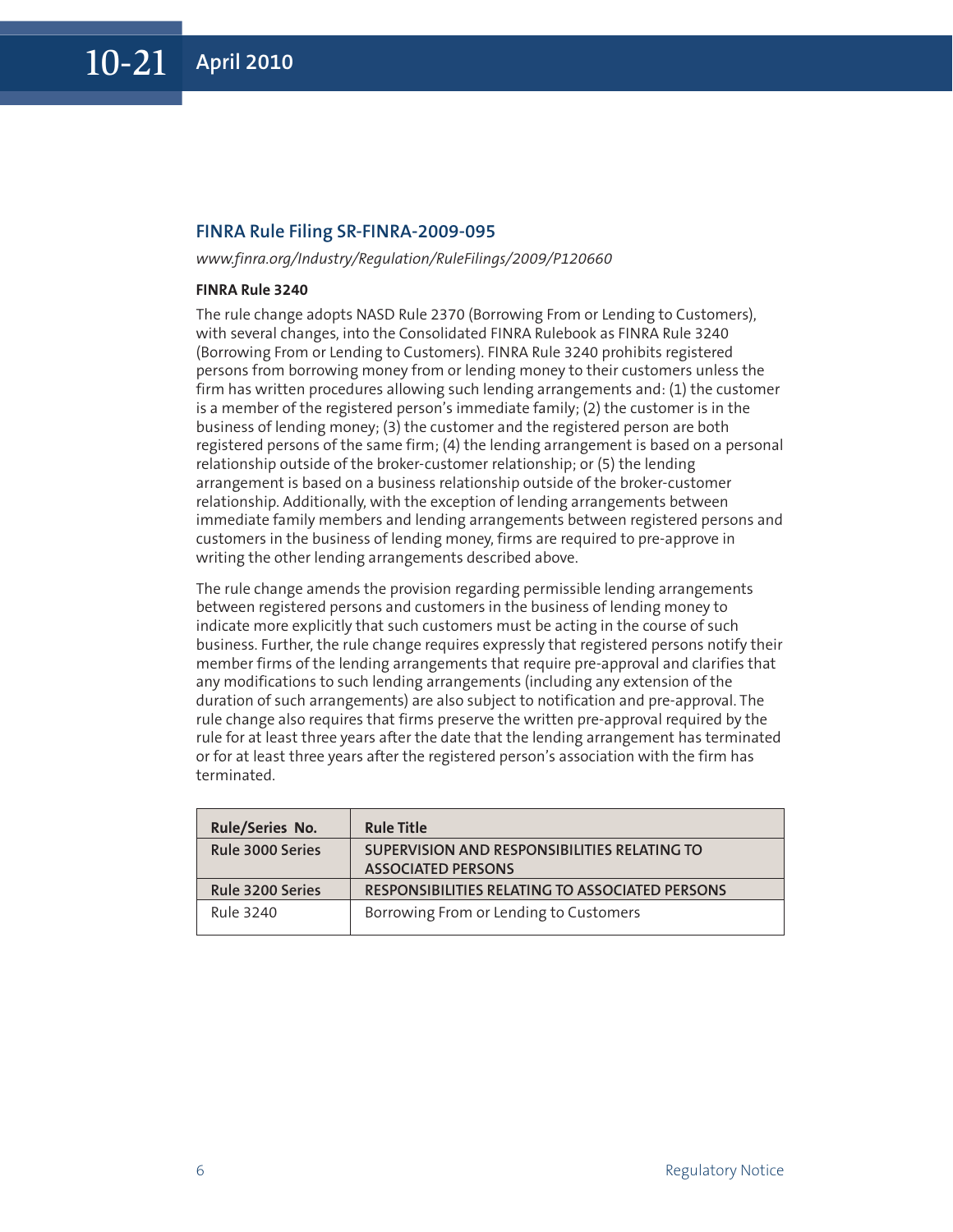### **FINRA Rule Filing SR-FINRA-2009-087**

#### *www.finra.org/Industry/Regulation/RuleFilings/2009/P120494*

The rule change repeals NASD Rule 2760 (Offerings "At the Market") and NASD Rule 2780 (Solicitation of Purchases on an Exchange to Facilitate a Distribution of Securities) to reduce confusion and regulatory overlap. NASD Rule 2760 is similar to Exchange Act Rule 15c1-8, which FINRA believes appropriately protects investors without duplication by NASD Rule 2760. NASD Rule 2780 duplicates Exchange Act Rule 10b–2, which was rescinded by the SEC in 1993 because it was duplicative of other provisions of the federal securities laws, including SEC Regulation M. Therefore, FINRA believes NASD Rule 2780 should be deleted. The rule change also repeals Incorporated NYSE Rule 2B (No Affiliation between Exchange and any Member Organization), Incorporated NYSE Rule 411 (Erroneous Reports), and the Interpretation to Incorporated NYSE Rule  $411(a)(ii)(5)^1$  because such rules and interpretation relate to activity that concerns solely the NYSE marketplace and, in the case of Rule 411(b)(2), is duplicative of existing SEC recordkeeping requirements.

#### **FINRA Rule Filing SR-FINRA-2009-093**

#### *www.finra.org/Industry/Regulation/RuleFilings/2009/P120633*

The rule change repeals NASD Rule 2450 (Installment or Partial Sales), NASD IM-2830-2 (Maintaining the Public Offering Price) and Incorporated NYSE Rule 413 (Uniform Forms) to eliminate duplicative and unnecessary rules and remove outdated provisions from FINRA's rulebook.

The requirements of NASD Rule 2450 are no longer necessary in light of the explicit provisions in Regulation T requiring the deposit of sufficient funds within the specified payment period. In addition, the hypothecation prohibition in NASD Rule 2450 is no longer relevant because it is predicated on a partial or installment payment under the rule. NASD IM-2830-2 is no longer relevant since today virtually all broker-dealers doing business with the public are FINRA members. In addition, NASD IM-2830-2 duplicates the requirement in Investment Company Act Section 22(d) to sell mutual fund shares to investors at the current public offering price. Incorporated NYSE Rule 413 is duplicative of several provisions in the FINRA By-Laws by which FINRA may prescribe processes for members' activities, including the use of uniform forms.